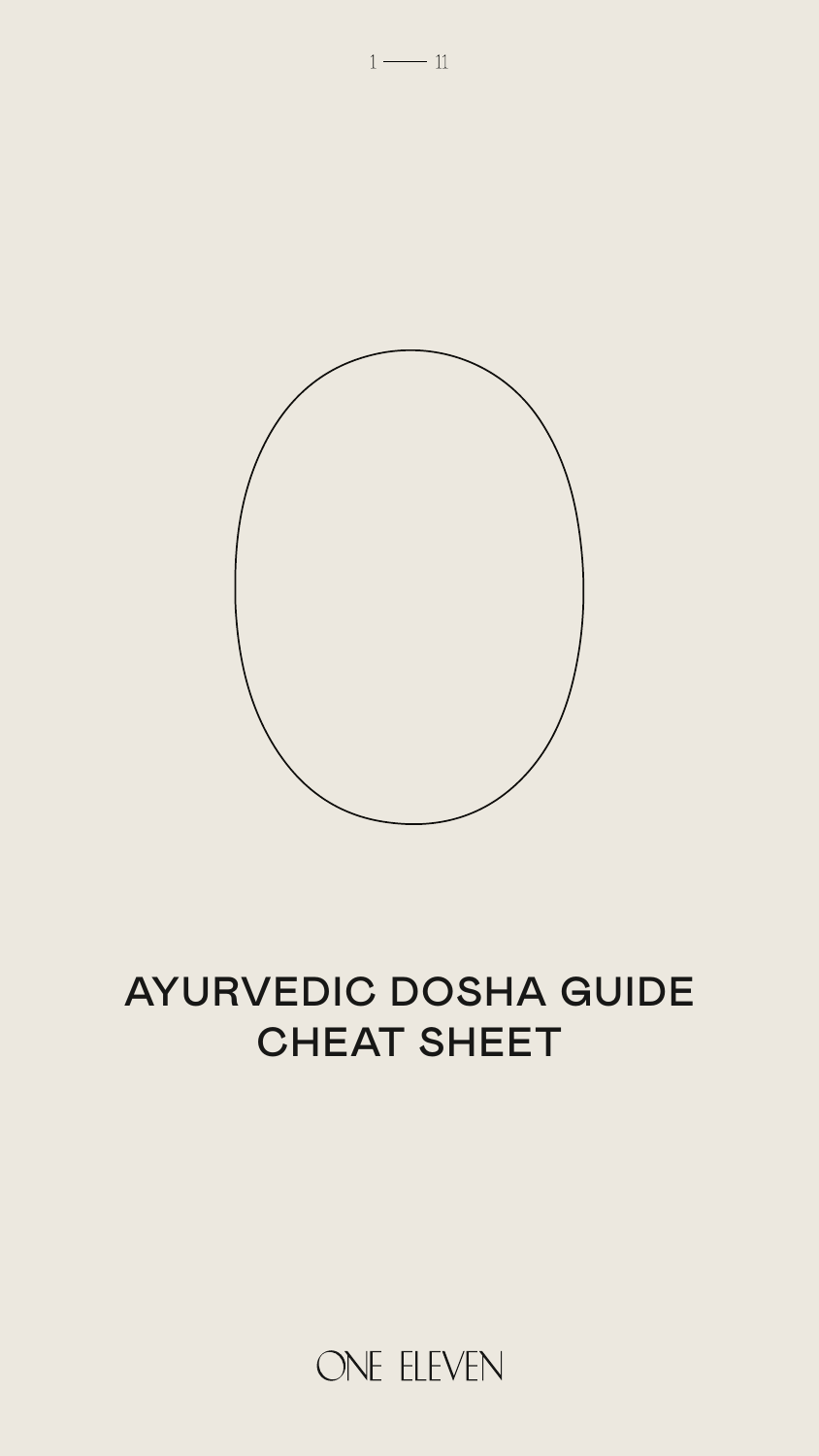# VATA

 $1 \longrightarrow 11$ 

#### IF YOU ARE FEELING:

- Like you can't sit still
- Like you have a busy mind
- Like you're freezing cold for no reason
- Like you've got a bit of gas, constipation or bloating
- Not grounded or settled
- Anxious or nervous
- Like you can't stop talking, thinking or doing
- Like changing your mind every 5 minutes
- Like multitasking and doing everything at once

#### BALANCE VATA WITH:

- Grounding: putting your feet on the ground
- 
- Abhyanga self massage
- Sipping warm water
- Keeping your ears warm especially in the winter or wind
- Internally oileate include food fats in your diet like ghee
- Routine eat, sleep, meditation and exercise at similar times of the day, especially lunch
- Warmth everything warm stay warm, eat warm foods, drink hot drinks, warm and nourishing social interactions and friendships
- Rest early nights (before 9:30/10pm), meditate 2x/day, don't push yourself or you may easily burn out

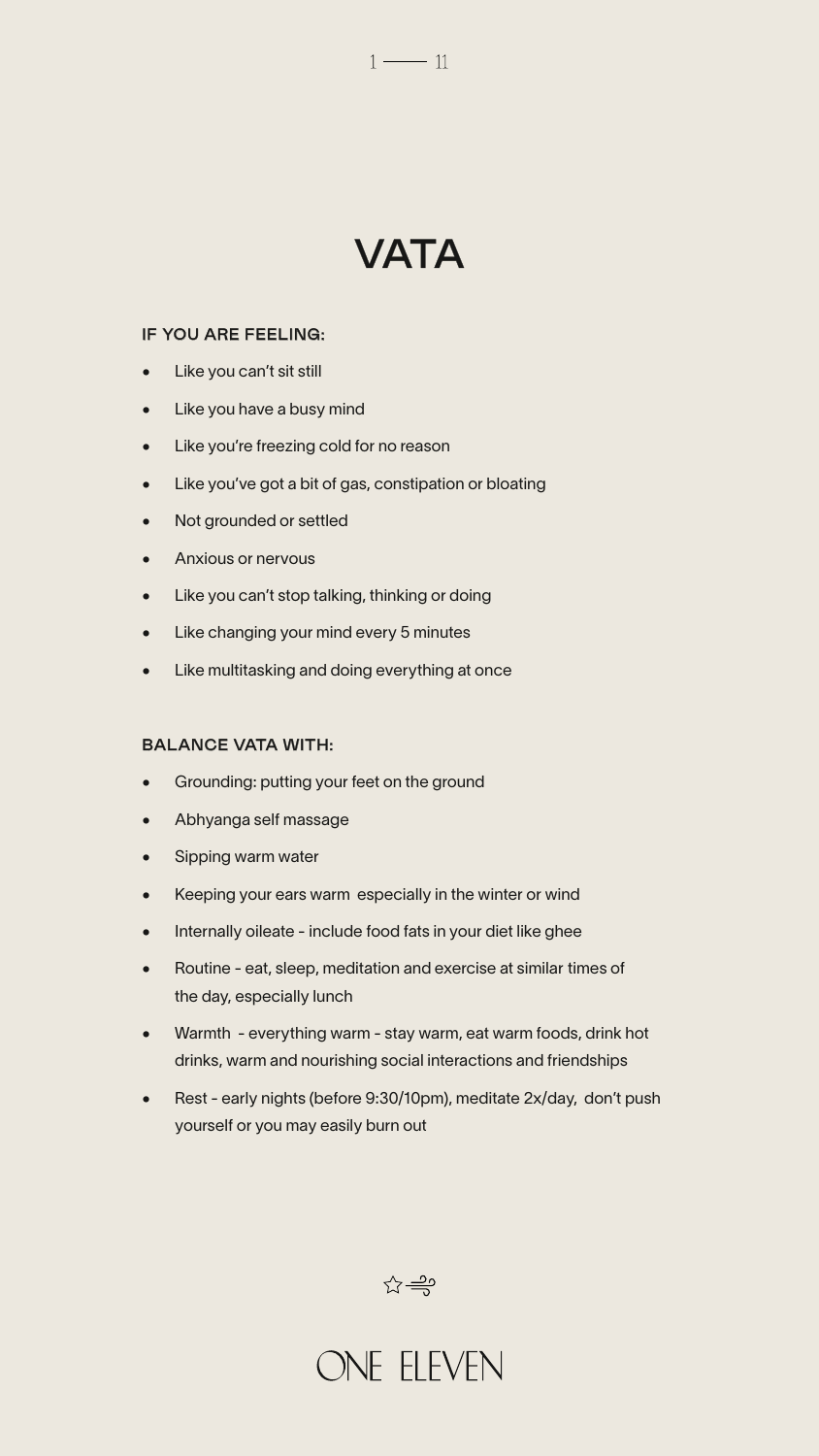### $1 \longrightarrow 11$

# PITTA

#### IF YOU ARE FEELING:

- **Excessively thirsty**
- A bit 'hangry'
- Excess heat in your skin or body
- Some inflammation in the body eczema, acne, runny stools
- "Hot emotions" anger, lust, aggression, irritable, frustrated
- A bit intense and 'A-Type'
- Like you've planned the next 6 months ahead
- Like you're glued to your laptop and are typing at lightning speed
- Like every second person is telling you to relax and take a break

#### BALANCE PITTA WITH:

- Leisure put your feet up and relax, read a book, sit in he sun without technology, just relax and do leisurely things that you enjoy, rather than working or attending to projects all the time
- Drink some cooling lassi to reduce inflammation in the body
- MODERATION don't push yourself. Take it easy. Don't over-eat, over-excericse, over-achieve, etc. Do everything in moderation, and remember, include leisure
- Avoid hot showers and try room temperature or cooling showers if that is comfortable
- Avoid heating foods like chilli, coffee, cheese, alcohol, fermented foods, sesame and mustard
- Favour cooling foods fresh coriander, bitter foods like leafy greens, turmeric, cooling lassi, ghee, natural sweet foods, pomegrante, most sweet fruits
- Do slow pranayama see article Josh Blau wrote on yoga asanas for each dosha